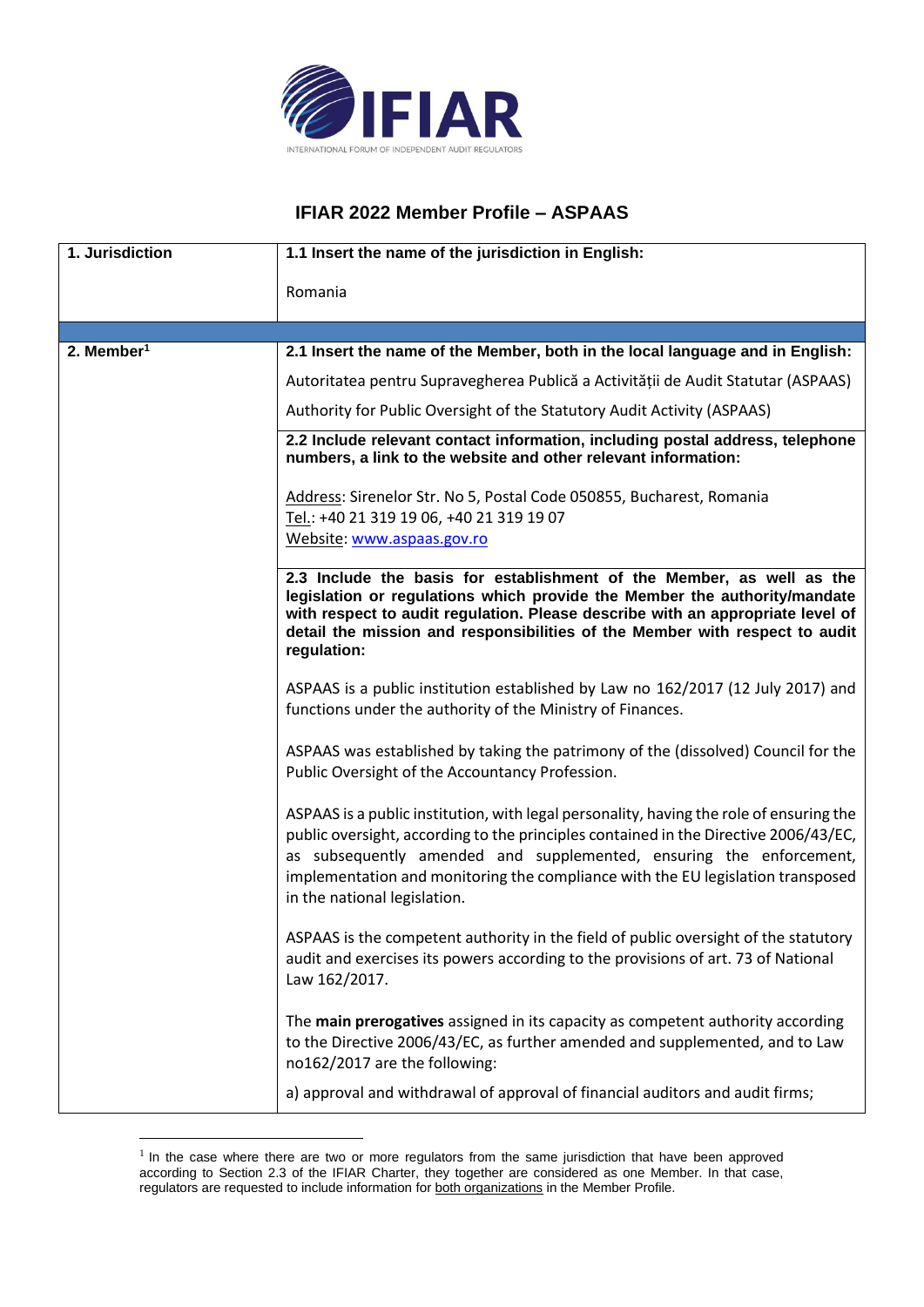

| b) registration of financial auditors and audit firms in the Electronic Public<br>Register;                                                                                                                                                             |
|---------------------------------------------------------------------------------------------------------------------------------------------------------------------------------------------------------------------------------------------------------|
| c) continuous professional development of the financial auditors and professional<br>training of trainees in statutory audit;                                                                                                                           |
| d) undertaking reviews to ensure statutory audit quality (audit quality<br>inspections);                                                                                                                                                                |
| e) undertaking reviews related to financial auditors and audit firms in their<br>execution of statutory audit activities;                                                                                                                               |
| f) adopting related measures and applying the necessary sanctions;                                                                                                                                                                                      |
| g) oversight and control of the way in which CAFR (Chamber of Financial Auditors<br>of Romania) exercises the tasks delegated pursuant to Art. 52 of Law no.<br>162/2017;                                                                               |
| h) cooperation with other competent authorities in Romania and in other<br>Member States, as well as with national and international bodies in the field,<br>involved in the development and implementation of statutory audit specific<br>regulations; |
| i) transmission of information and responses, at the request of the European<br>Commission, regarding the statutory audit profession and the national public<br>oversight of the statutory audit activity;                                              |
| j) Issuance of its own regulations on the basis and for the application of Law no.<br>162/2017.                                                                                                                                                         |
| (2) ASPAAS also fulfills and carries out the following duties required to exercise its<br>competencies:                                                                                                                                                 |
| a) implementation of the strategy regarding the public interest oversight of<br>statutory audit;                                                                                                                                                        |
| b) adoption of the IFAC Code of Ethics;                                                                                                                                                                                                                 |
| c) translation and review of international standards on auditing and the Code of<br>Ethics issued by IFAC;                                                                                                                                              |
| d) any other prerogatives specific to its field of activity laid down in Law no<br>162/2017 or other national or EU regulations.                                                                                                                        |
| 2.4 Have there been any major changes to the Member's organization or to the<br>governing legislation since completing last year's Member Profile?                                                                                                      |
| $\Box$ Yes<br>⊠ No                                                                                                                                                                                                                                      |
| If yes, please describe these changes with an appropriate level of detail:                                                                                                                                                                              |
|                                                                                                                                                                                                                                                         |
| 3.1 Describe with an appropriate level of detail the current composition of the                                                                                                                                                                         |
| Member's governing body, including the ratio between Board members who                                                                                                                                                                                  |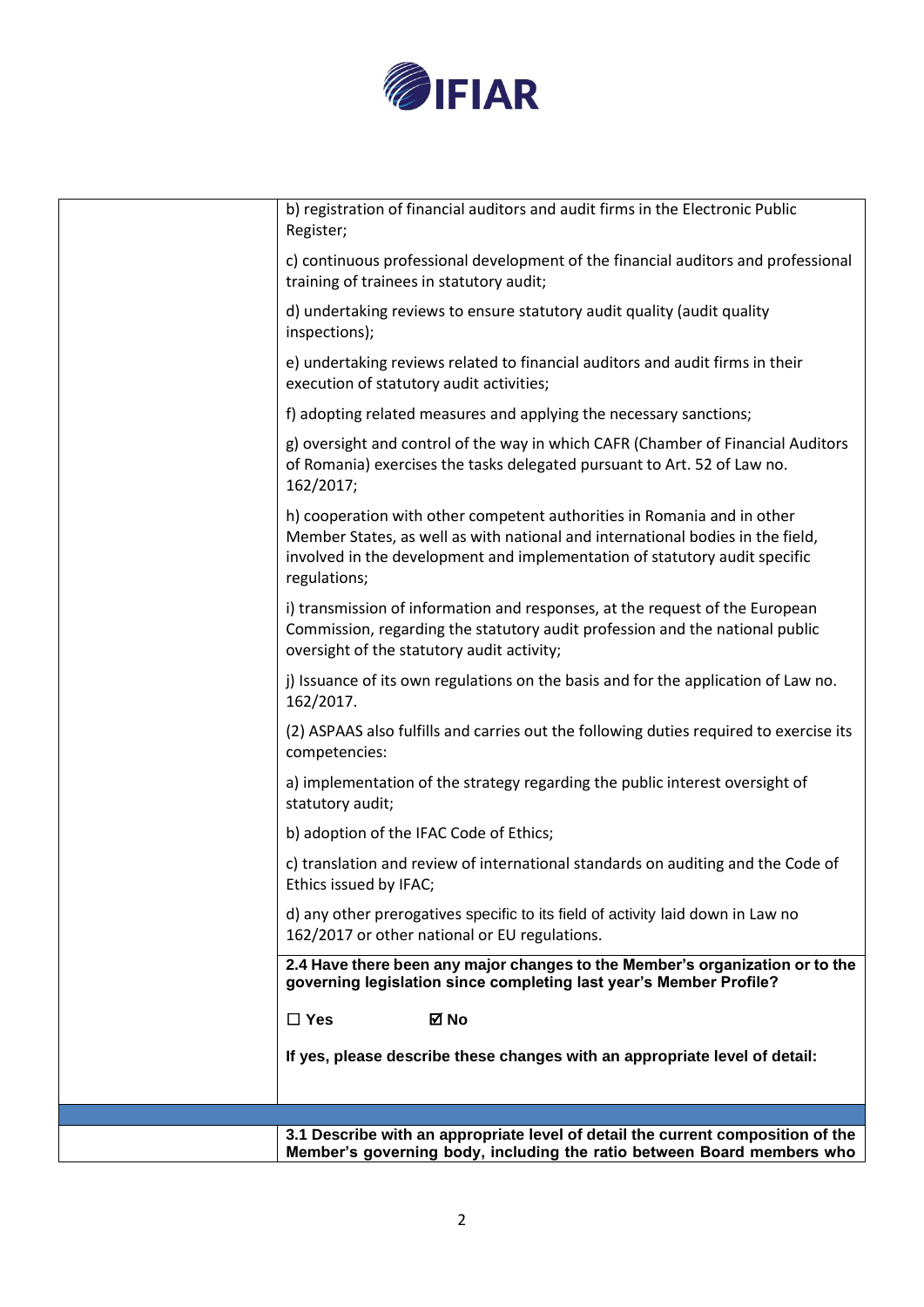

| 3. Governing Body<br><b>Composition and</b><br>members | are independent from the audit profession and those who are not <sup>2</sup> . The audit<br>profession includes, for example: audit firms, professional accountancy<br>bodies and bodies or entities associated with the audit profession.             |
|--------------------------------------------------------|--------------------------------------------------------------------------------------------------------------------------------------------------------------------------------------------------------------------------------------------------------|
|                                                        | ASPAAS is headed by a president with a rank of under-secretary of state, appointed<br>by decision of the Prime Minister, at the proposal of the Minister of Finance. In<br>exercising her duties, the President of ASPAAS issues orders and decisions. |
|                                                        | The President represents ASPAAS in relation with public administration authorities,<br>other legal and natural entities, as well and with national or international bodies.                                                                            |
|                                                        | In exercising the duties provided by law, the President of ASPAAS is supported by<br>the 6 members of the ASPAAS Superior Council, which is a consultative structure<br>within ASPAAS.                                                                 |
|                                                        | According to the provisions of Law 162/2017, the President of ASPAAS, as well as<br>the members of the ASPAAS Superior Council are non-practitioners who are<br>knowledgeable in the areas relevant to statutory audit.                                |
|                                                        | 3.2 What are the eligibility criteria / requirements and composition<br>requirements for the members of the governing body?                                                                                                                            |
|                                                        | According to Art. 49 (3) of Law 162/2017, the President of ASPAAS, is non-<br>practitioner who is knowledgeable in the areas relevant to statutory audit.                                                                                              |
|                                                        | 3.3. Is each member of the governing body independent from the audit<br>profession? The audit profession includes, for example: audit firms,<br>professional accountancy bodies and bodies or entities associated with the<br>audit profession.        |
|                                                        | <b>⊠</b> Yes<br>$\square$ No                                                                                                                                                                                                                           |
|                                                        | 3.4 If the answer to question 3.3 is "No", is the majority of the members of the<br>governing body non-practitioner?                                                                                                                                   |
|                                                        | $\square$ Yes<br>$\Box$ No                                                                                                                                                                                                                             |
|                                                        | 3.5 If the answer to question 3.3 is "No", which safeguards are in place to<br>provide for the Member's overall independence from the audit profession?                                                                                                |
|                                                        | 3.6 Is there a restriction or recusal process that is applicable to members of<br>the governing body of the Member who are current or former<br>auditors/practitioners?                                                                                |
|                                                        | ⊠ Yes<br>$\square$ No                                                                                                                                                                                                                                  |
|                                                        | Does this include a "cooling-off" period for former auditors?                                                                                                                                                                                          |
|                                                        | <b>⊠</b> Yes<br>$\square$ No                                                                                                                                                                                                                           |

 $^2$  An individual is independent of the profession even if he is a CPA, Chartered Accountant, or holder of another equivalent qualification, as long as this individual is not employed by or affiliated to a registered audit firm, nor employed by or affiliated to of a professional accountancy body, nor employed by or affiliated to bodies or entities associated with the audit profession.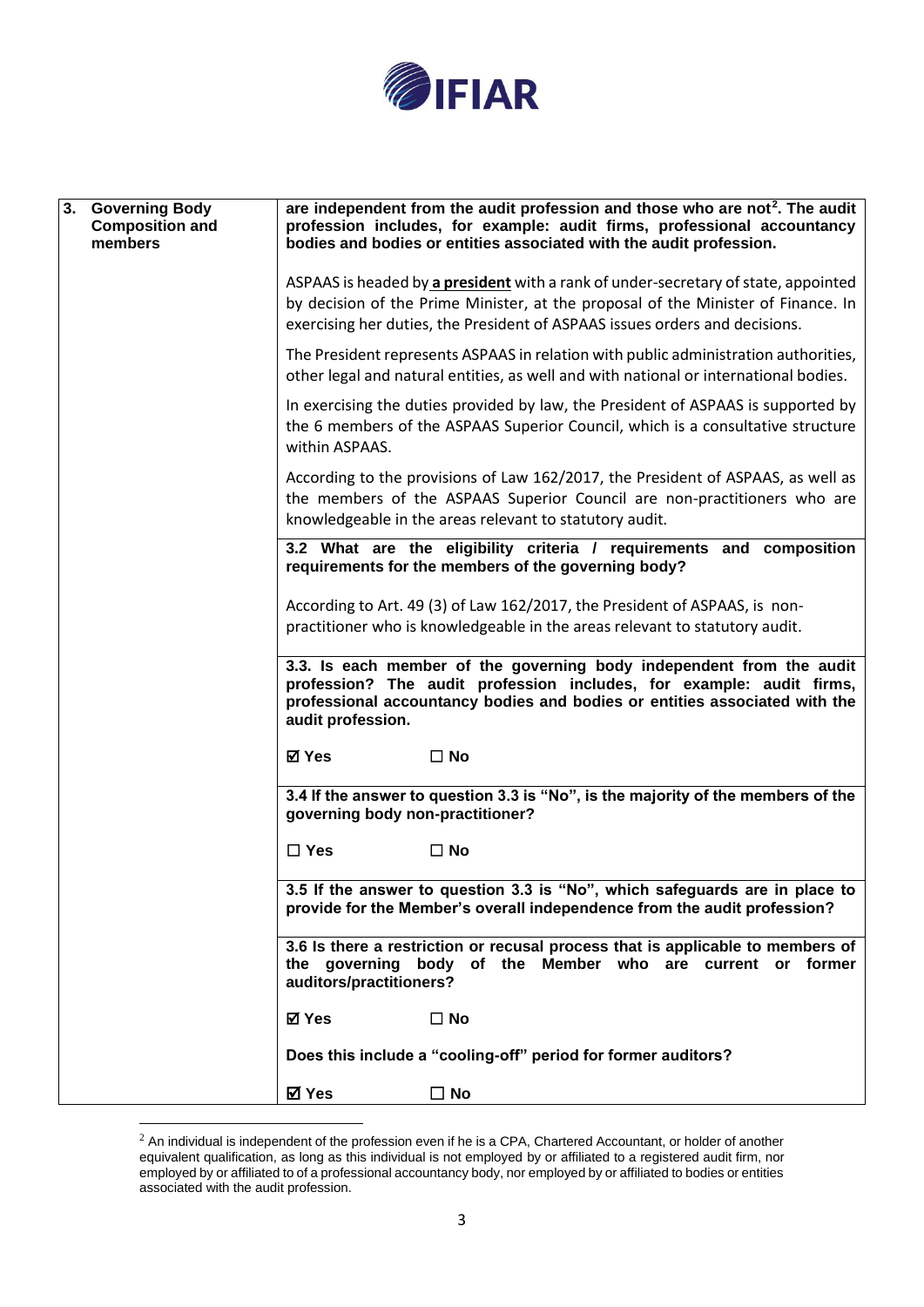

|                                   | If yes to either of the above, please describe:                                                                                                                                                                                                                                                                                                                                                                                                                                                                                             |
|-----------------------------------|---------------------------------------------------------------------------------------------------------------------------------------------------------------------------------------------------------------------------------------------------------------------------------------------------------------------------------------------------------------------------------------------------------------------------------------------------------------------------------------------------------------------------------------------|
|                                   | According to Art. 49 (3) of Law 162/2017, the President of ASPAAS is a non-<br>practitioner who has knowledge in the relevant areas of statutory audit.                                                                                                                                                                                                                                                                                                                                                                                     |
|                                   | According to Art. 2 (16) of Law no 162/2017, "Non-practitioner" means any natural<br>person that, during its involvement in the governance of the public oversight<br>system and during the preceding period of three years immediately this<br>involvement has not carried out statutory audits missions, has not held voting<br>rights in an audit firm, has not been a member of the administrative, management<br>or supervisory body of an audit firm and has not been employed by, or otherwise<br>associated with, of an audit firm. |
|                                   | 3.7 Other than the governing body, are members of the profession involved in<br>the Member's organization (including in any inspections, committee or panel<br>role)?                                                                                                                                                                                                                                                                                                                                                                       |
|                                   | $\square$ Yes<br>☑ No                                                                                                                                                                                                                                                                                                                                                                                                                                                                                                                       |
|                                   | If yes, please describe their role with an appropriate level of detail, including<br>the ratio between those who are independent and those who are not in the<br>relevant function and whether such role includes decisional or control<br>authority:                                                                                                                                                                                                                                                                                       |
|                                   | All ASPAAS's inspectors have relevant prior experience as statutory auditors. Their<br>main attributions consist in audit quality reviews and investigations. They have not<br>any decisional or control authority.                                                                                                                                                                                                                                                                                                                         |
|                                   |                                                                                                                                                                                                                                                                                                                                                                                                                                                                                                                                             |
| <b>Funding Arrangements</b><br>4. | 4.1 Describe the main funding arrangements of the Member, including the<br>setting and approval of the budget and the fees, if any:                                                                                                                                                                                                                                                                                                                                                                                                         |
|                                   | The financing of ASPAAS is provided from the state budget' subsidies, through<br>the budget of the Ministry of Finances (70%) In addition, ASPAAS obtains<br>revenues from the professional body - CAFR (Chamber of Financial Auditors in<br>Romania) contributions, amounting to 30% of the current and capital<br>expenditures of ASPAAS.                                                                                                                                                                                                 |
|                                   | 4.2 Is the funding free from undue influence by the profession?                                                                                                                                                                                                                                                                                                                                                                                                                                                                             |
|                                   | <b>⊠</b> Yes<br>$\square$ No                                                                                                                                                                                                                                                                                                                                                                                                                                                                                                                |
|                                   | Please describe with an appropriate level of detail the safeguards in place to<br>prevent undue influence by the profession:                                                                                                                                                                                                                                                                                                                                                                                                                |
|                                   | According to 4.1, The contribution is not significant. Most of the finance is from<br>state budget (70%).                                                                                                                                                                                                                                                                                                                                                                                                                                   |
|                                   |                                                                                                                                                                                                                                                                                                                                                                                                                                                                                                                                             |
| 5. Inspection System              | 5.1 Does the Member have the responsibility for recurring inspections of audit<br>firms undertaking audits of public interest entities (PIEs)?                                                                                                                                                                                                                                                                                                                                                                                              |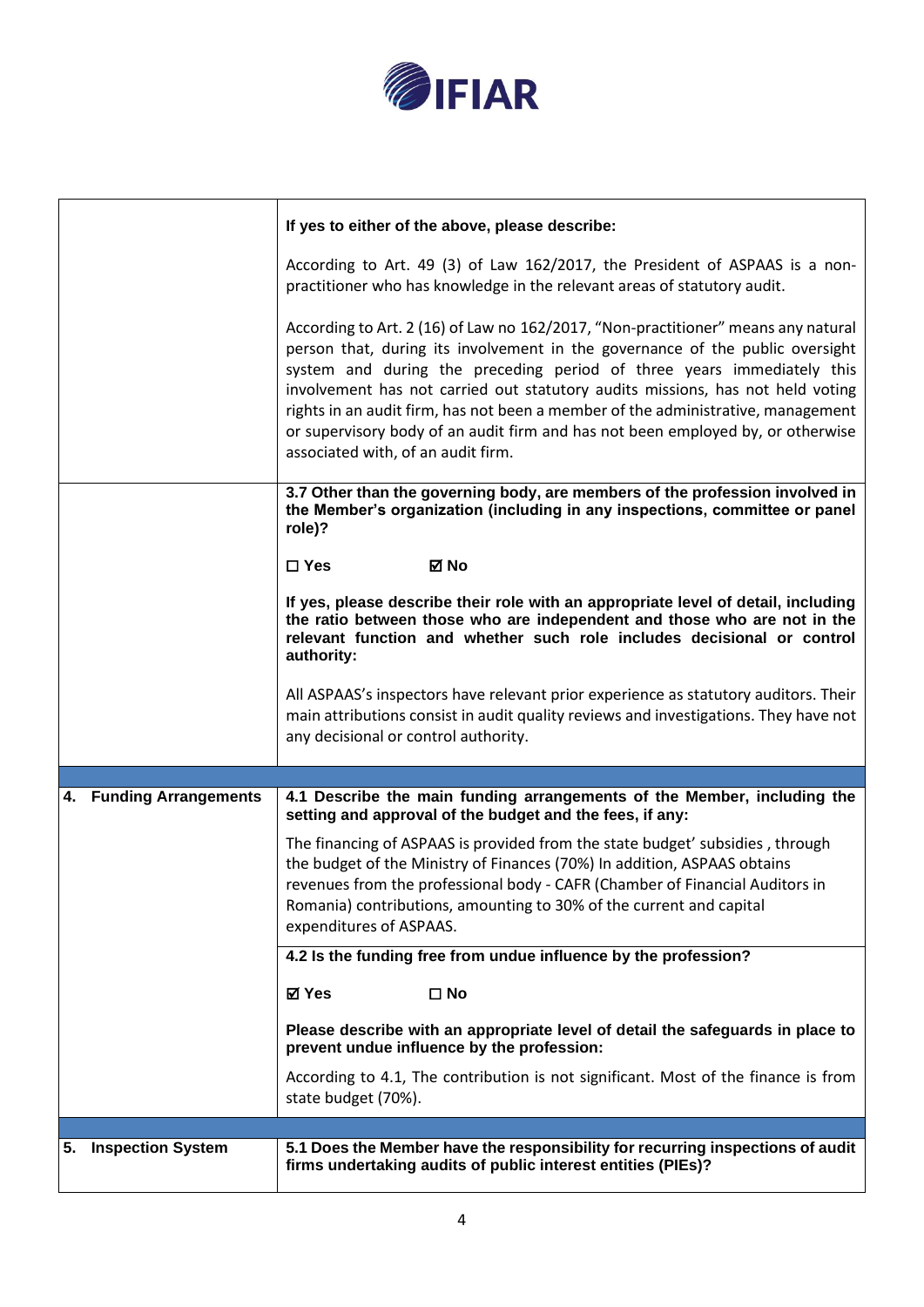

|                                                   | ⊠ Yes<br>$\square$ No                                                                                                                                                                                                                                                                                                                            |
|---------------------------------------------------|--------------------------------------------------------------------------------------------------------------------------------------------------------------------------------------------------------------------------------------------------------------------------------------------------------------------------------------------------|
|                                                   | 5.2 Is this responsibility undertaken directly or through oversight of inspection<br>conducted by another organization?                                                                                                                                                                                                                          |
|                                                   | <b>Ø</b> Directly<br>□ Through Oversight                                                                                                                                                                                                                                                                                                         |
|                                                   | If directly, kindly provide a brief description or summary of the responsi-<br>bility, including the regulatory reporting process after inspections i.e. rec-<br>ommendations issued, follow-up, etc.).                                                                                                                                          |
|                                                   | If through oversight of another organization, please describe with an<br>appropriate level of detail the other organization, its relation to the<br>Member, its role, and the arrangements for oversight:                                                                                                                                        |
|                                                   | According to the Law 162/2017 the inspections for PIE are not delegated. Since<br>November 2018 ASPAAS has started the inspections. The Inspections and<br>investigations department has 7 inspector positions (5 of which are filled currently)<br>and one legal counsellor. The conditions imposed by law for inspectors are the<br>following: |
|                                                   | "-the persons who carry out quality assurance reviews shall have at least 7-years<br>of relevant experience in statutory audit out of which at list 3-year experience in<br>audit of financial statements for PIE;                                                                                                                               |
|                                                   | - the selection of quality assurance reviewers shall be made in accordance with an<br>objective procedure designed to ensure that there are no conflicts of interest<br>between the reviewers and the financial auditor or audit firm under quality<br>review"                                                                                   |
|                                                   | The current filled positions in the Inspections and investigations department is 6 (5)<br>inspectors and one legal counsellor). ASPAAS has an internal procedure for prevent<br>the threats related to independence and confidentiality.                                                                                                         |
|                                                   | 5.3 Please describe with an appropriate level of detail the requirements and<br>practices regarding the frequency of inspections:                                                                                                                                                                                                                |
|                                                   | According to art. 35 (4) (h) of Law no 162/2017, quality assurance reviews shall<br>take place on the basis of an analysis of the risk and, in the case of financial<br>auditors and audit firms carrying out statutory audits (Non-PIEs) as defined in<br>point 1 of Article 2 of the same law, at least every six years.                       |
|                                                   | According to ASPAAS's inspection rules, the PIEs are inspected at least every three<br>years.                                                                                                                                                                                                                                                    |
|                                                   |                                                                                                                                                                                                                                                                                                                                                  |
| <b>Audit and Financial</b><br>6.<br><b>Market</b> | 6.1 Provide the number of audit firms subject to inspections. Include an<br>indication of the number of public interest audits (PIEs) and other audits that<br>fall under the Member's oversight or mandate.                                                                                                                                     |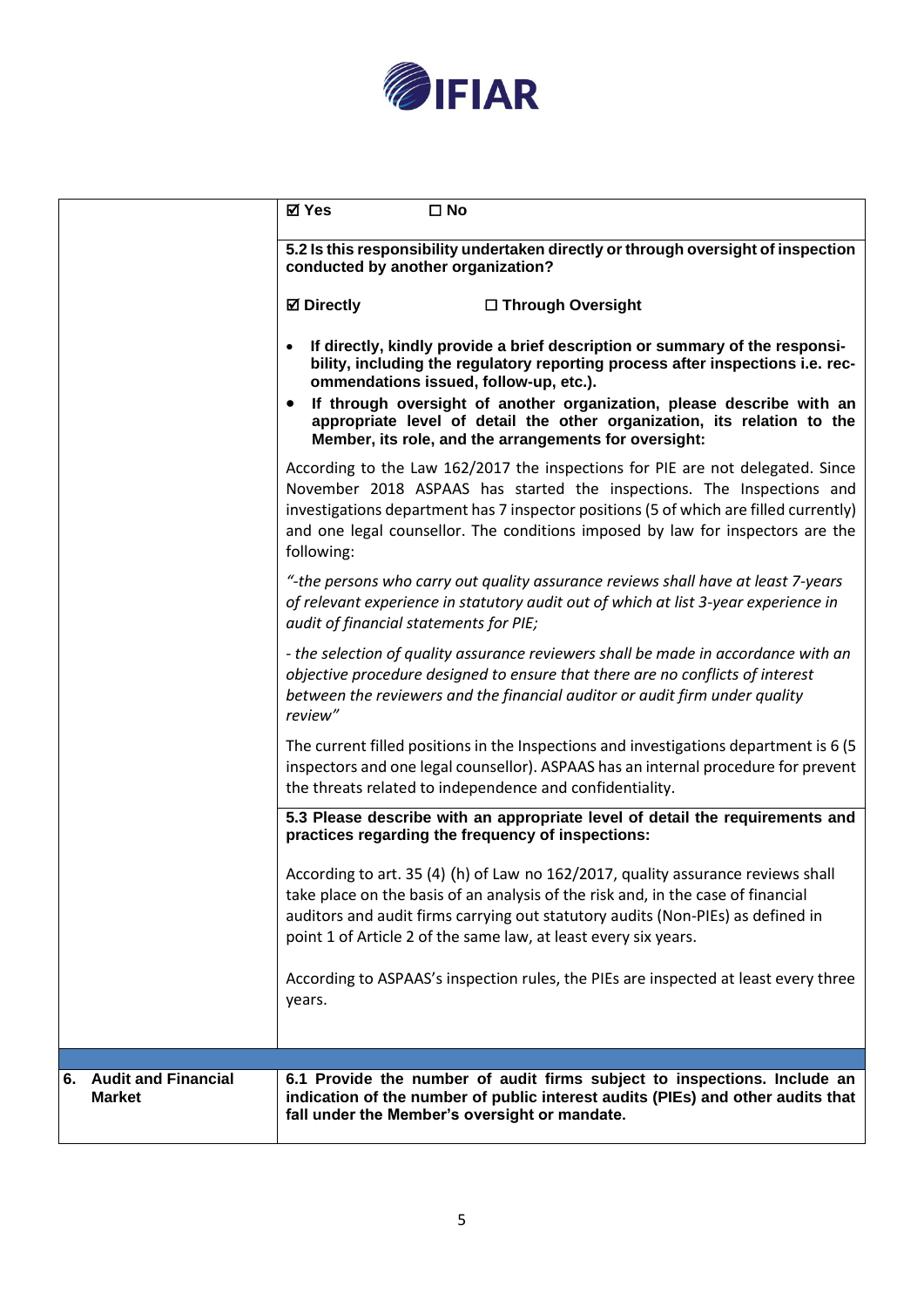

|                                | Number of audit firms/individuals subject to inspection - 875 total (ASPAAS's<br>estimation)                                                                                                                                    |      |  |
|--------------------------------|---------------------------------------------------------------------------------------------------------------------------------------------------------------------------------------------------------------------------------|------|--|
|                                | Total number of PIEs audit firms/individuals which are subject to inspections - 253<br>total (ASPAAS's estimation)                                                                                                              |      |  |
|                                | Number of PIEs - 1168                                                                                                                                                                                                           |      |  |
|                                | 6.2 What are the sizes and market shares of each of the largest audit firms in                                                                                                                                                  |      |  |
|                                | the Member's jurisdiction?                                                                                                                                                                                                      |      |  |
|                                | <b>Audit firm</b>                                                                                                                                                                                                               | %    |  |
|                                | PRICEWATERHOUSECOOPERS AUDIT S.R.L.                                                                                                                                                                                             | 17%  |  |
|                                | Ernst & Young Assurance Services                                                                                                                                                                                                | 17%  |  |
|                                | <b>KPMG Audit SRL</b>                                                                                                                                                                                                           | 16%  |  |
|                                | <b>DELOITTE AUDIT S.R.L.</b>                                                                                                                                                                                                    | 15%  |  |
|                                | <b>BDO Audit SRL</b>                                                                                                                                                                                                            | 4%   |  |
|                                | <b>MAZARS ROMANIA S.R.L.</b>                                                                                                                                                                                                    | 3%   |  |
|                                | Others                                                                                                                                                                                                                          | 28%  |  |
|                                | <b>TOTAL</b>                                                                                                                                                                                                                    | 100% |  |
|                                | The data are obtained from the reporting of                                                                                                                                                                                     |      |  |
|                                | the auditors and audit firms on the ASPAAS<br>online platform, referring to the market share                                                                                                                                    |      |  |
|                                | as of 2020.                                                                                                                                                                                                                     |      |  |
|                                |                                                                                                                                                                                                                                 |      |  |
|                                |                                                                                                                                                                                                                                 |      |  |
| <b>Main Other</b><br>7.        | 7.1 Please indicate whether the Member has responsibility for tasks other than                                                                                                                                                  |      |  |
| <b>Responsibilities of the</b> | <b>Inspections within the area of Audit Oversight:</b>                                                                                                                                                                          |      |  |
| Member within the area         | ☑ Registration/Licensing                                                                                                                                                                                                        |      |  |
| of Audit Oversight             | ☑ Audit and/or Ethics Standard Setting                                                                                                                                                                                          |      |  |
|                                | ☑ Permanent Education of Auditors                                                                                                                                                                                               |      |  |
|                                | <b>☑ Enforcement</b><br>☑ Other:                                                                                                                                                                                                |      |  |
|                                | Supervision of Chamber of Financial Auditors of Romania (CAFR),                                                                                                                                                                 |      |  |
|                                |                                                                                                                                                                                                                                 |      |  |
|                                | Cooperation with other competent authorities from other states' member,<br>$\blacksquare$<br>and with other Romanian institutions.                                                                                              |      |  |
|                                | 7.2 If the Member has the responsibility for Registration/Licensing, please<br>indicate whether this responsibility is undertaken directly or through<br>oversight of Registration/Licensing conducted by another organization? |      |  |
|                                | <b>⊠</b> Directly<br>□ Through Oversight                                                                                                                                                                                        |      |  |
|                                | If directly, please describe the responsibility with an appropriate level of<br>٠<br>detail.                                                                                                                                    |      |  |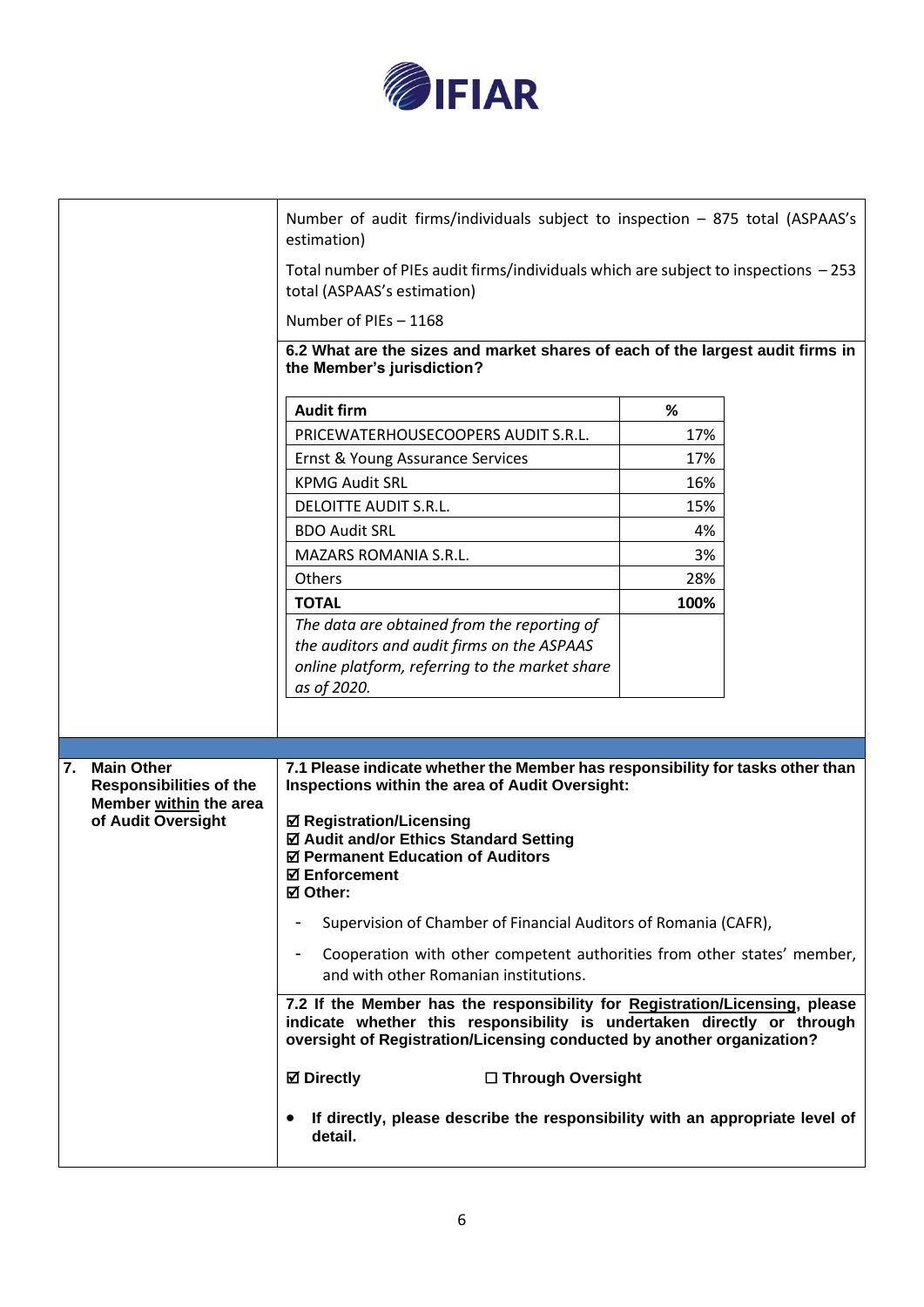

| If through oversight, please indicate the name of the other organization<br>$\bullet$<br>and its composition (i.e. whether practitioners from the audit profession<br>are involved in decision-making). Also give a description of the powers of<br>the other organization and procedure applied, as well as the role of the<br>Member in these procedures.                                                                                                                                                   |
|---------------------------------------------------------------------------------------------------------------------------------------------------------------------------------------------------------------------------------------------------------------------------------------------------------------------------------------------------------------------------------------------------------------------------------------------------------------------------------------------------------------|
| ASPAAS is the competent authority responsible for authorizing financial auditors<br>and audit firms in Romania, the recognition of audit firms in other Member States,<br>the withdrawal and recovery of the authorization.                                                                                                                                                                                                                                                                                   |
| Statutory audit is carried out by financial auditors and audit firms that have been<br>approved in Romania in compliance with the provisions of Law no. 162/2017,<br>registered as members of the Chamber of Financial Auditors of Romania,<br>hereinafter referred to as CAFR, in accordance with Law no. 162/2017, and also<br>registered in the Electronic Public Register mentioned under Art. 14 of the same<br>law, in line with the terms stipulated in Law no. 162/2017 and in ASPAAS<br>regulations. |
| ASPAAS approves as financial auditors only natural persons who satisfy the<br>conditions laid down in articles 5 and 7-11 of Law no. 162/2017. Both Approval and<br>Registration is done directly by ASPAAS and not by delegation.                                                                                                                                                                                                                                                                            |
| 7.3 If the Member has the responsibility for Audit and/or Ethics Standard<br>Setting, please indicate whether this responsibility is undertaken directly or<br>through oversight of Audit and/or Ethics Standard Setting conducted by<br>another organization?                                                                                                                                                                                                                                                |
| ☑ Directly***<br>□ Through Oversight                                                                                                                                                                                                                                                                                                                                                                                                                                                                          |
| If directly, please describe the responsibility with an appropriate level of<br>detail.                                                                                                                                                                                                                                                                                                                                                                                                                       |
| If through oversight, please indicate the name of the other organization<br>and its composition (i.e. whether practitioners from the audit profession<br>are involved in decision-making). Also give a description of the powers of<br>the other organization and procedures applied, as well as the role of the<br>Member in these procedures.                                                                                                                                                               |
| Financial auditors and audit firms carry out statutory audits in compliance with<br>international auditing standards adopted by the European Commission in<br>accordance with Art. 26 (3) of the Directive 2006/43/EC of the European Parliament<br>and of the Council of 17 May 2006 on statutory audits of annual accounts and<br>consolidated accounts, amending Council Directives 78/660/EEC and 83/349/EEC<br>and repealing Council Directive 84/253/EEC, as subsequently amended and<br>supplemented.  |
| According to Law no. 162/2017, International auditing standards are translated into<br>Romanian and published by ASPAAS.                                                                                                                                                                                                                                                                                                                                                                                      |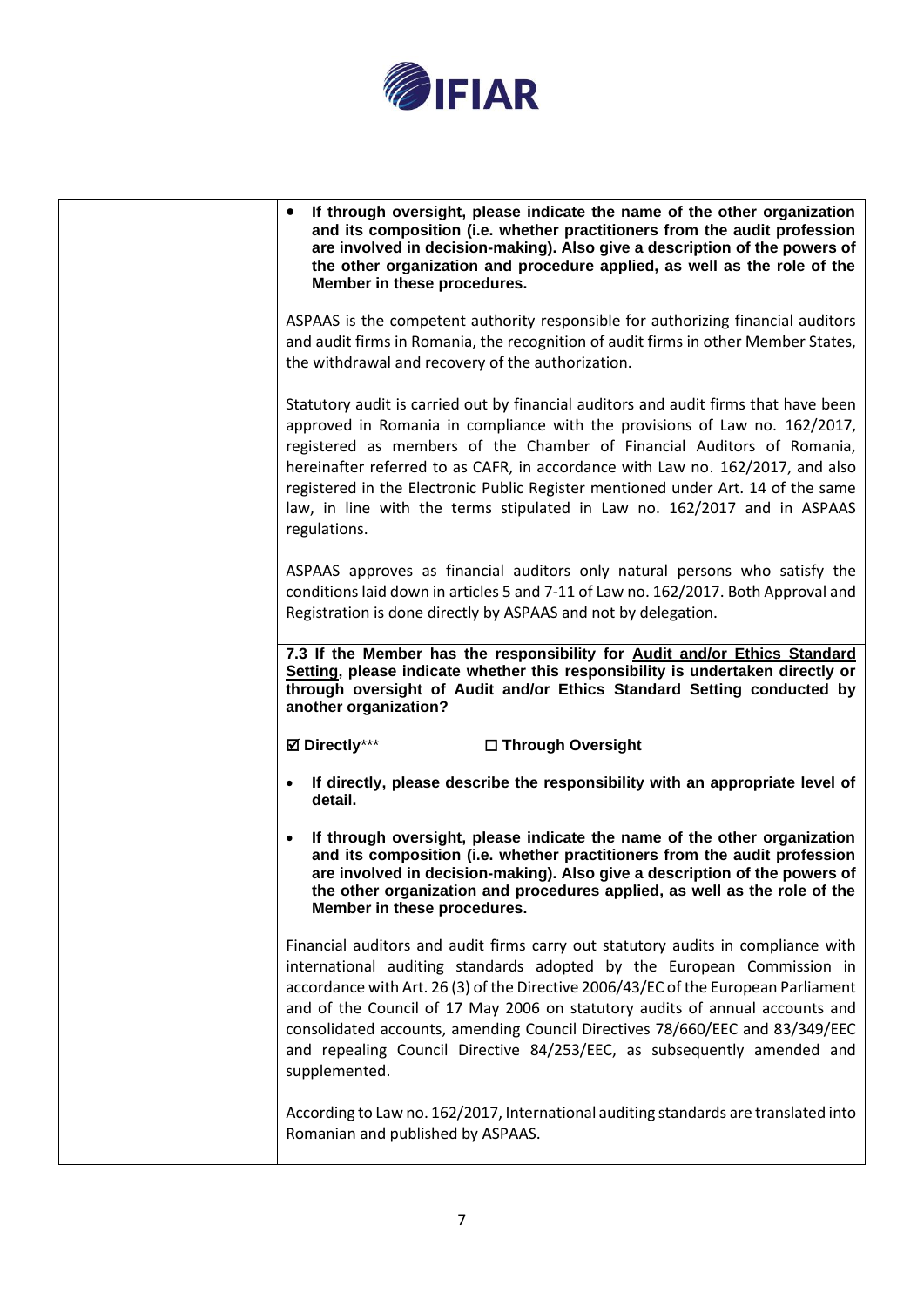

|                                          | ASPAAS can decide on the application of an auditing standard, procedures or<br>requirements, as long as the European Commission has not adopted an<br>international auditing standard relating to the same matter.                                                                                                                                                                                                                                                                                  |
|------------------------------------------|-----------------------------------------------------------------------------------------------------------------------------------------------------------------------------------------------------------------------------------------------------------------------------------------------------------------------------------------------------------------------------------------------------------------------------------------------------------------------------------------------------|
|                                          | According to art. 20 of Law no. 162/2017, all financial auditors and audit firms<br>comply with the principles of professional ethics, covering at least their public-<br>interest function, their integrity, objectivity, professional competence and due<br>care, as defined by the Code of Ethics adopted by ASPAAS. The Code of Ethics is<br>issued by IESBA and it is translated faithfully into Romanian and published by<br>ASPAAS. ASPAAS issues regulations for quality assurance reviews. |
|                                          | ***The transposition of the Directive 2006/43/EC of the European Parliament into<br>national law, (Law 162/2017) has been made by Ministry of Finance.                                                                                                                                                                                                                                                                                                                                              |
| organization?                            | 7.4 If the Member has the responsibility for Permanent Education of Auditors,<br>please indicate whether this responsibility is undertaken directly or through<br>oversight of Permanent Education of Auditors conducted by another                                                                                                                                                                                                                                                                 |
| $\Box$ Directly                          | <b>Ø Through Oversight</b>                                                                                                                                                                                                                                                                                                                                                                                                                                                                          |
| detail.                                  | If directly, please describe the responsibility with an appropriate level of                                                                                                                                                                                                                                                                                                                                                                                                                        |
| $\bullet$<br>Member in these procedures. | If through oversight, please indicate the name of the other organization<br>and its composition (i.e. whether practitioners from the audit profession<br>are involved in decision-making). Also give a description of the powers of<br>the other organization and procedures applied, as well as the role of the                                                                                                                                                                                    |
|                                          | In accordance with Art. 12 paragraph (2) of Law no. 162/2017 regarding the<br>statutory audit of the annual financial statements and the consolidated annual<br>financial statements and amending certain normative acts, the Authority for Public<br>Supervision of the Statutory Audit Activity (ASPAAS) organizes the continuous<br>professional development program of financial auditors. This program meets<br>specific requirements on the nature and number of training hours required.     |
| 60 unstructured, respectively.           | Financial auditors registered in the Electronic Public Registry as active auditors<br>participate in at least 120 hours of continuous professional development (CPD<br>hours) over a three-year reference period, of which 60 structured CPD hours and                                                                                                                                                                                                                                              |
|                                          | In December 2020 ASPAAS issued order no. 426/2020 for the delegation of the<br>attribution regarding the organization of the continuous professional development<br>programs. According to this order, the continuous professional development<br>programs were delegated to CAFR (Chamber of Financial Auditors in Romania).                                                                                                                                                                       |
| organization(s)?                         | 7.5 If the Member has the responsibility for Enforcement, please indicate<br>whether this responsibility is undertaken directly or through referral to other                                                                                                                                                                                                                                                                                                                                        |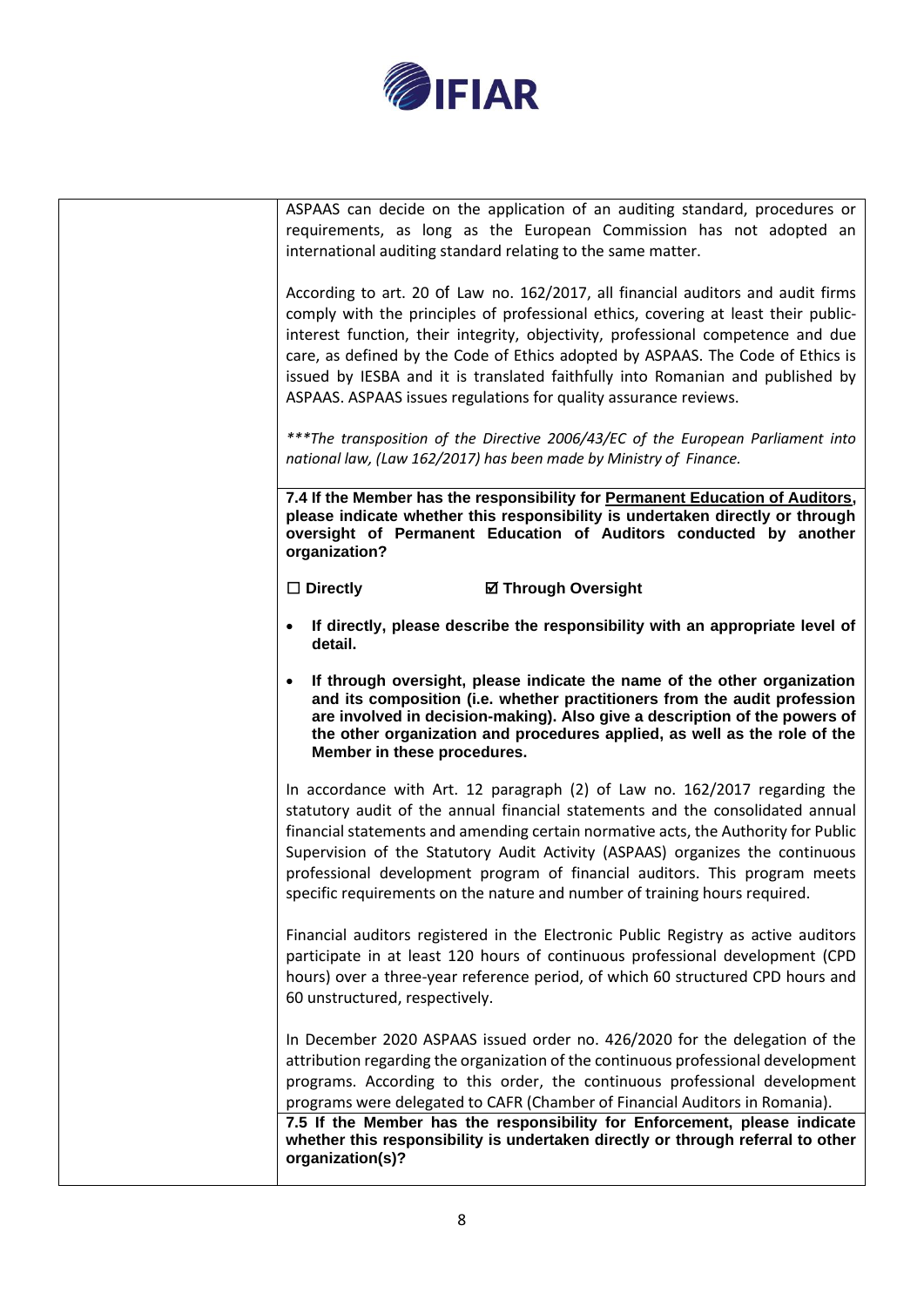

| <b>⊠</b> Directly<br>□ Through Referral                                                                                                                                                                                                                                                                                                                                                                                                           |
|---------------------------------------------------------------------------------------------------------------------------------------------------------------------------------------------------------------------------------------------------------------------------------------------------------------------------------------------------------------------------------------------------------------------------------------------------|
| If directly, kindly provide a brief description or summary of the<br>enforcement responsibility, the procedure and process involved,<br>including the regulatory reporting process that led to disciplinary action.                                                                                                                                                                                                                               |
| If through referral, please indicate the name of the other organization and<br>its composition (i.e. whether practitioners from the audit profession are<br>involved in decision-making). Also give a description of the enforcement<br>powers of the other organization and procedures applied, as well as the<br>role of the Member in these procedures.                                                                                        |
| In Romania, the only competent authority to oversight and investigate the<br>statutory auditors and audit firms who carries out statutory audit is ASPAAS.                                                                                                                                                                                                                                                                                        |
| The disciplinary procedure must be completed within one year from the date of<br>registration of the notification, but not later than 3 years from the date of the<br>breach identified, respectively from the date of carrying out the investigated<br>activity.                                                                                                                                                                                 |
| The stages of the investigation are:                                                                                                                                                                                                                                                                                                                                                                                                              |
| receiving the notification / self-notification;                                                                                                                                                                                                                                                                                                                                                                                                   |
| starting the investigation by decision of the President of ASPAAS;                                                                                                                                                                                                                                                                                                                                                                                |
| the investigation must be completed within 3 months from its start date, with<br>the possibility of extension up to a maximum of 6 months.                                                                                                                                                                                                                                                                                                        |
| the investigation is completed by issuing the Investigation Report and<br>submitting it to the President of ASPAAS. In case of breaches of ISAs, Code of<br>Ethics, Law no 162/2017, Regulation 537/2014 or other applicable laws or<br>regulations in statutory audit area are found, the investigation report will be<br>submitted to the Disciplinary Commission, at the proposal of the investigation<br>team, with the president's approval. |
| The Disciplinary Commission, following the administrative procedure, may<br>propose to the President of ASPAAS the application of sanctions.                                                                                                                                                                                                                                                                                                      |
| Sanctions shall be imposed to financial auditors or audit firms by order of the<br>President of ASPAAS.                                                                                                                                                                                                                                                                                                                                           |
| Sanctions orders of the President of ASPAAS can be challenged before the<br>competent administrative court, without the need to lodge a preliminary<br>report, within 30 days from the date of communication.                                                                                                                                                                                                                                     |
| ASPAAS shall publish on its official website, after all rights of appeal have been<br>exhausted or have expired, information on the type and nature of the breach<br>and the identity of the natural or legal person on whom the sanction has been<br>imposed and has remained final.                                                                                                                                                             |